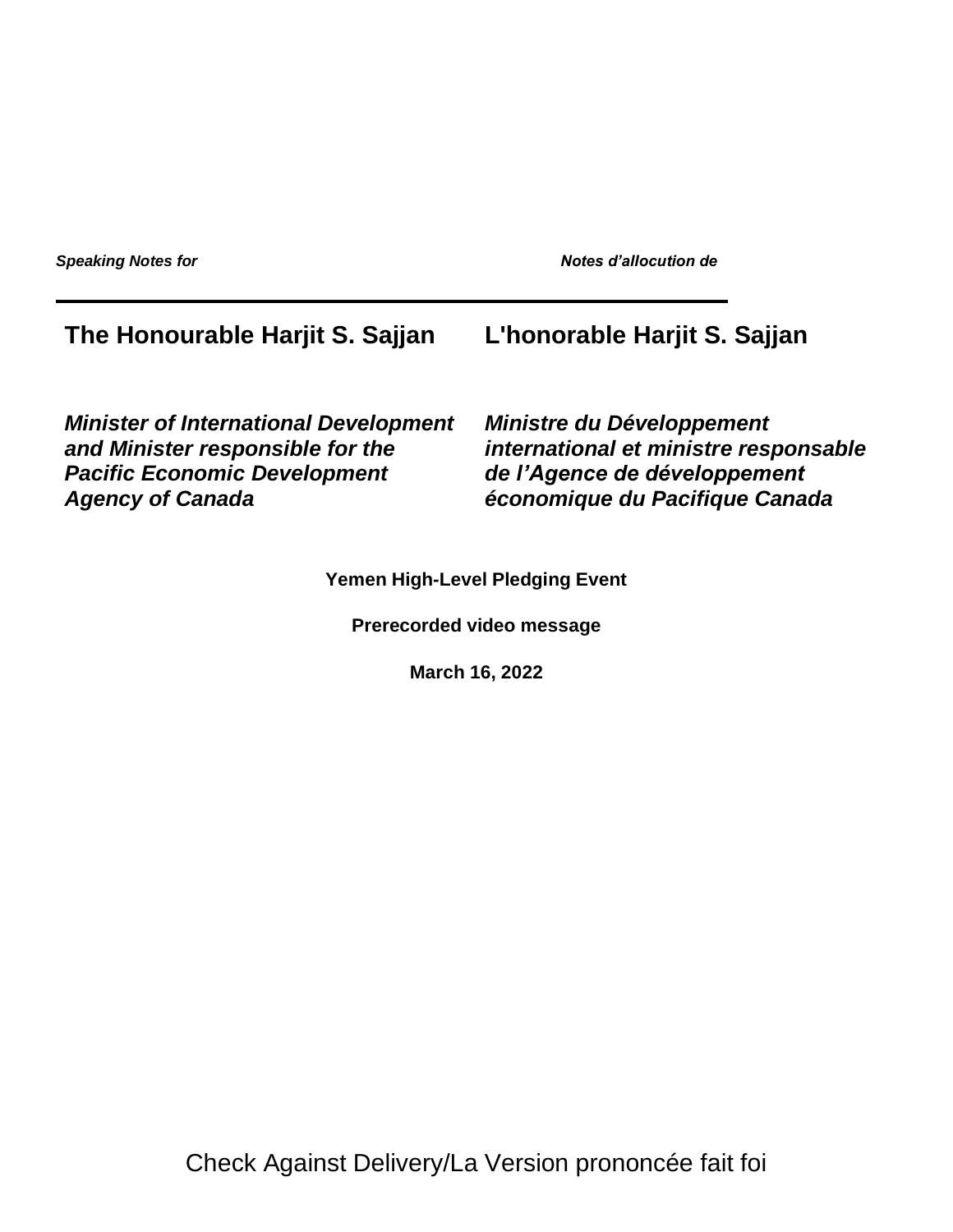Notes for the Minister regarding speech content or delivery/notes à l'intention du ministre concernant le contenu ou la présentation du discours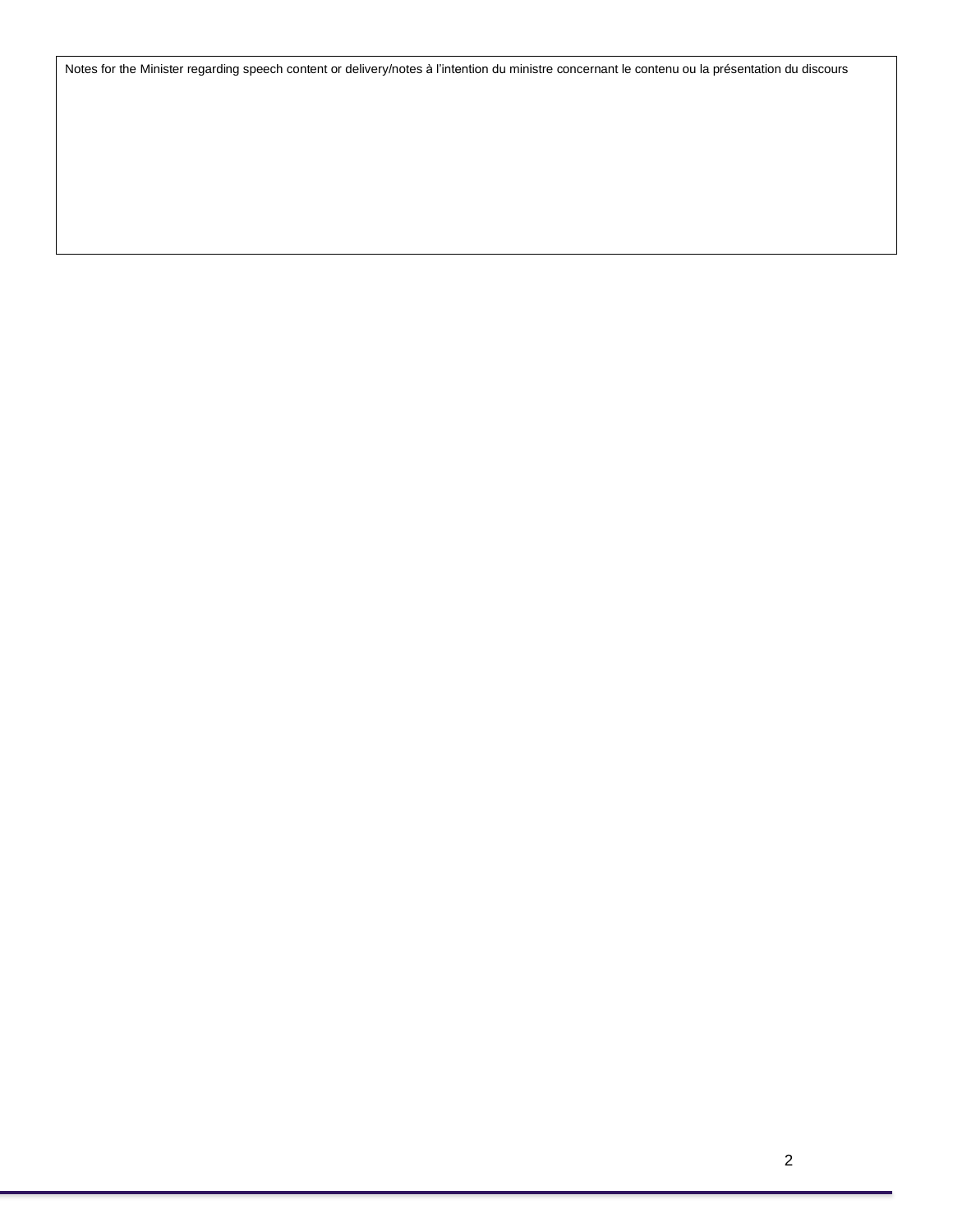Page left blank intentionally/Page laissée vierge intentionnellement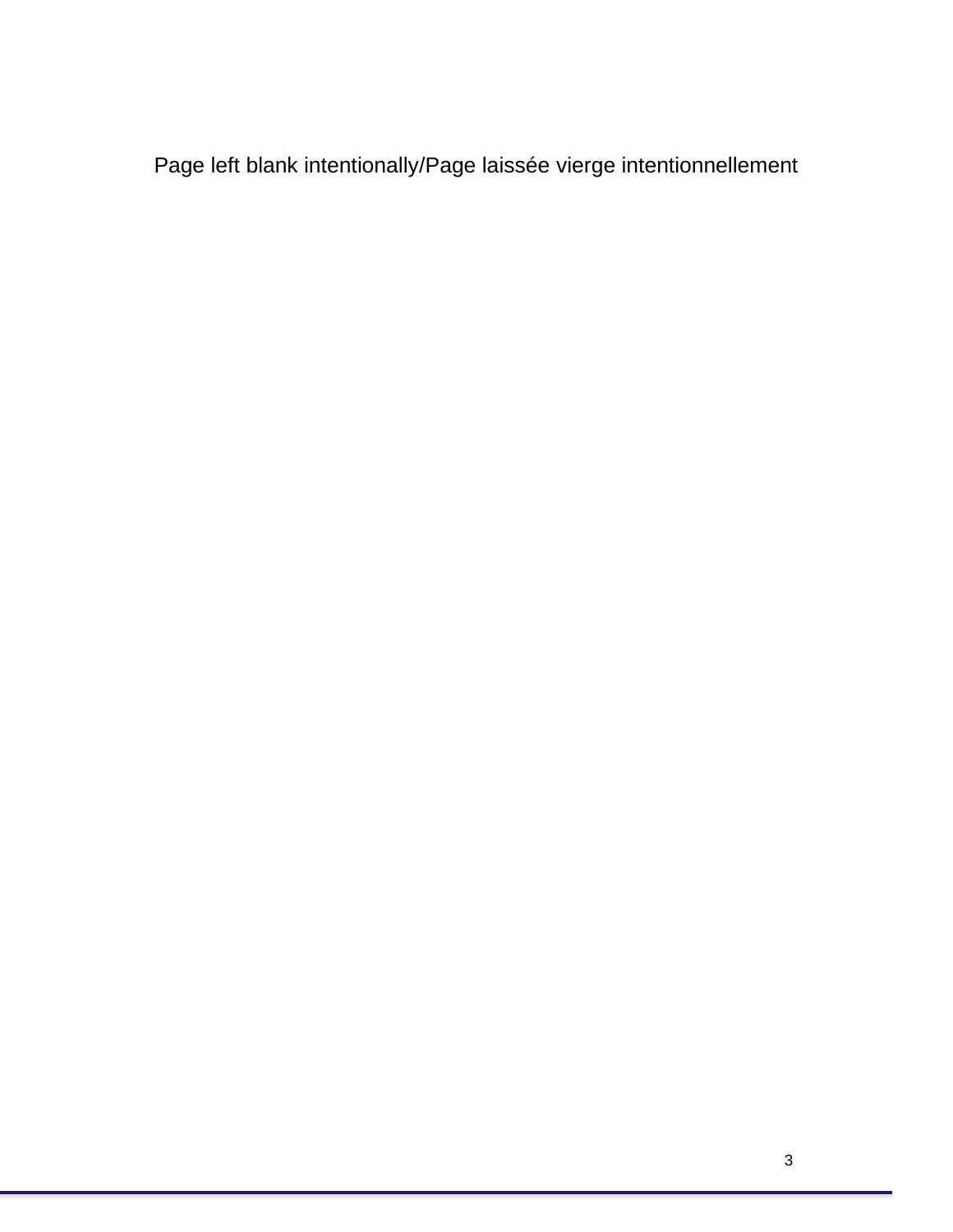Good morning.

The situation in Yemen is one of the worst humanitarian crises in the world.

Since the beginning of the conflict in 2015, the people of Yemen have suffered through violence, displacement, famine, flooding, and outbreaks of disease.

The conflict causes senseless civilian casualties and displacement.

The food security crisis is severe.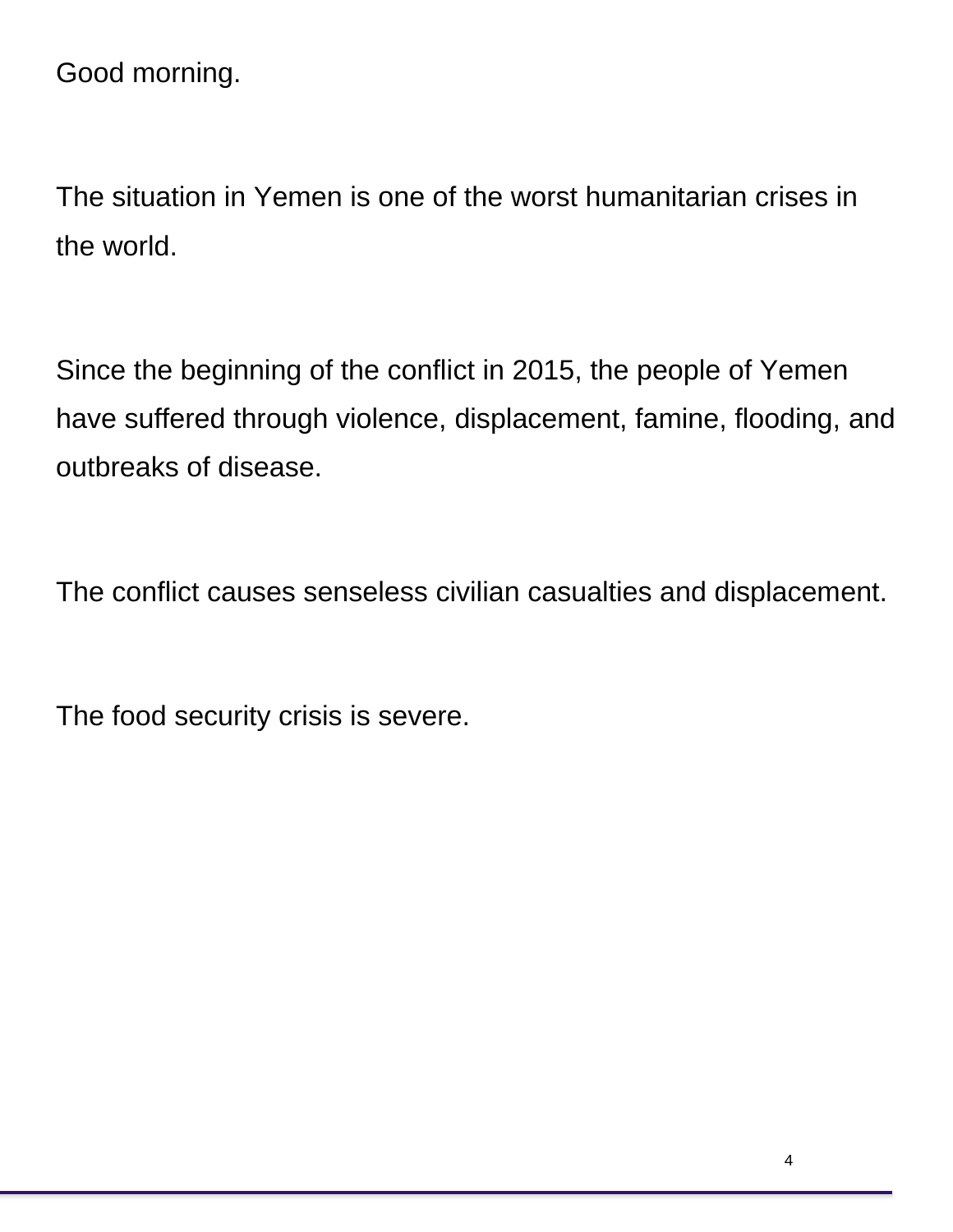The international community must dig deep.

We must act now.

But to have a real impact, we need to work on several fronts.

Parties to the conflict must respect international humanitarian law and ensure the protection of civilians, as well as humanitarian and medical personnel.

Efforts must protect women, children and other vulnerable populations.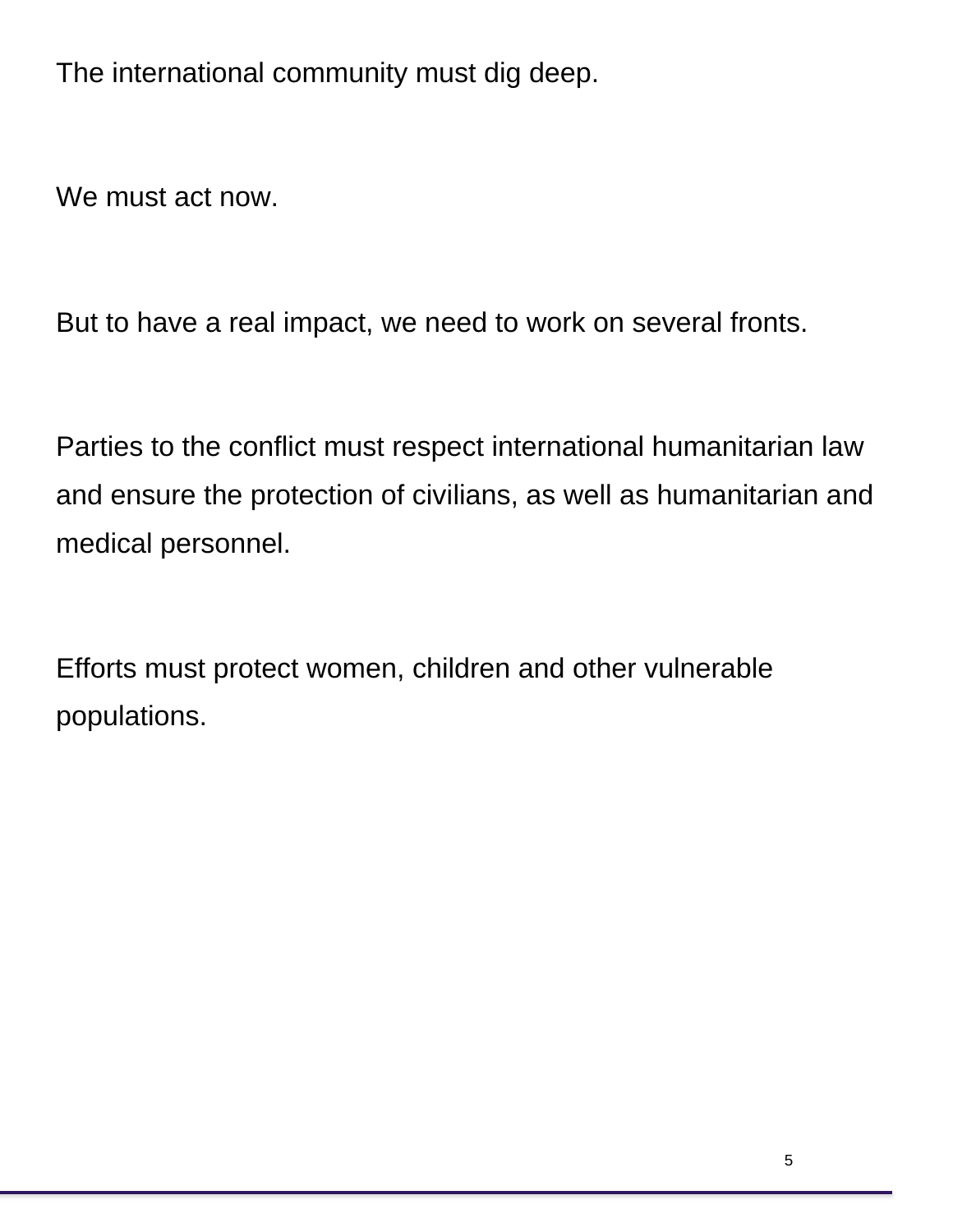Today I am announcing Canada's 2022 contribution of \$62.5 million to help the people of Yemen.

This funding will allow the UN, Red Cross, and NGO partners to deliver life-saving food, healthcare, clean water and sanitation.

We want to provide protection, sexual and reproductive health services and psychosocial support to the most vulnerable people, particularly women and girls.

But to save lives, humanitarian workers **must** have safe and rapid access to affected communities.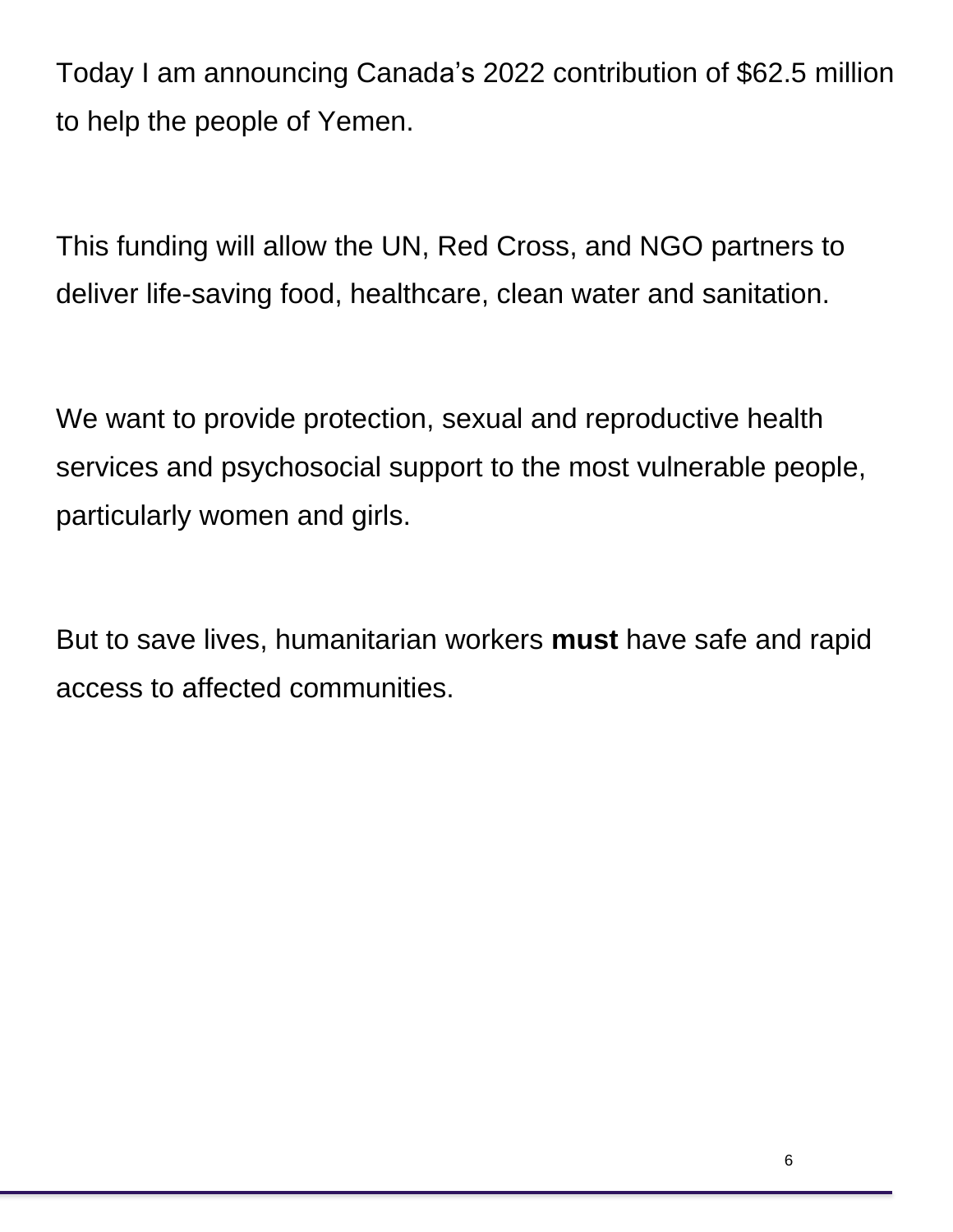Any and all restrictions that slow or stop humanitarian assistance must be removed immediately.

Canada supports the efforts of the Secretary-General's Special Envoy and calls on all parties to find a permanent end to this conflict and to build inclusive and sustainable peace.

The suffering in Yemen must end.

We must do everything possible to make this happen.

Thank you.